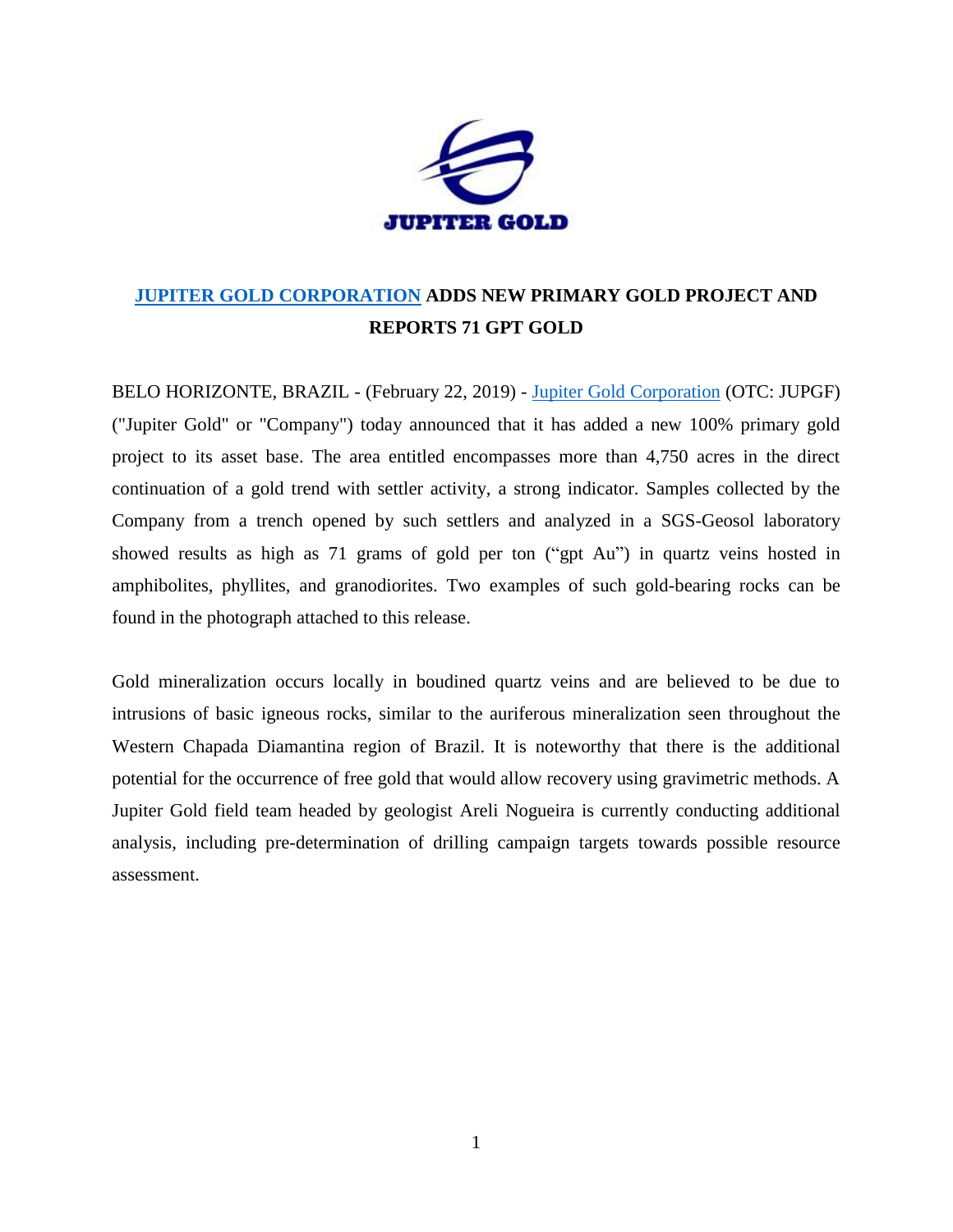

## **About Jupiter Gold Corporation**

[Jupiter Gold Corporation](http://www.jupitergoldcorp.com/) (OTC: JUPGF) is focused on gold projects in Brazil. More information can be available at [www.jupitergoldcorp.com.](http://www.jupitergoldcorp.com/)

Jupiter Gold Corporation has recently begun trading in the U.S. over-the-counter market with ticker symbol JUPGF and its shares may be transacted through various brokers-dealers such as TD Ameritrade, Charles Schwab, and Glendale Securities.

## **Safe Harbor Statement**

*This press release contains forward-looking statements made under the "safe harbor" provisions of the U.S. Private Securities Litigation Reform Act of 1995. Forward looking statements are based upon the current plans, estimates and projections of Jupiter Gold Corporation's management and are subject to risks and uncertainties, which could cause actual results to differ from the forward- looking statements. Such statements include, among others, those concerning market and industry segment growth and demand and acceptance of new and existing products; any projections of production, reserves, sales, earnings, revenue, margins or other financial items; any statements of the plans, strategies and objectives of management for future*